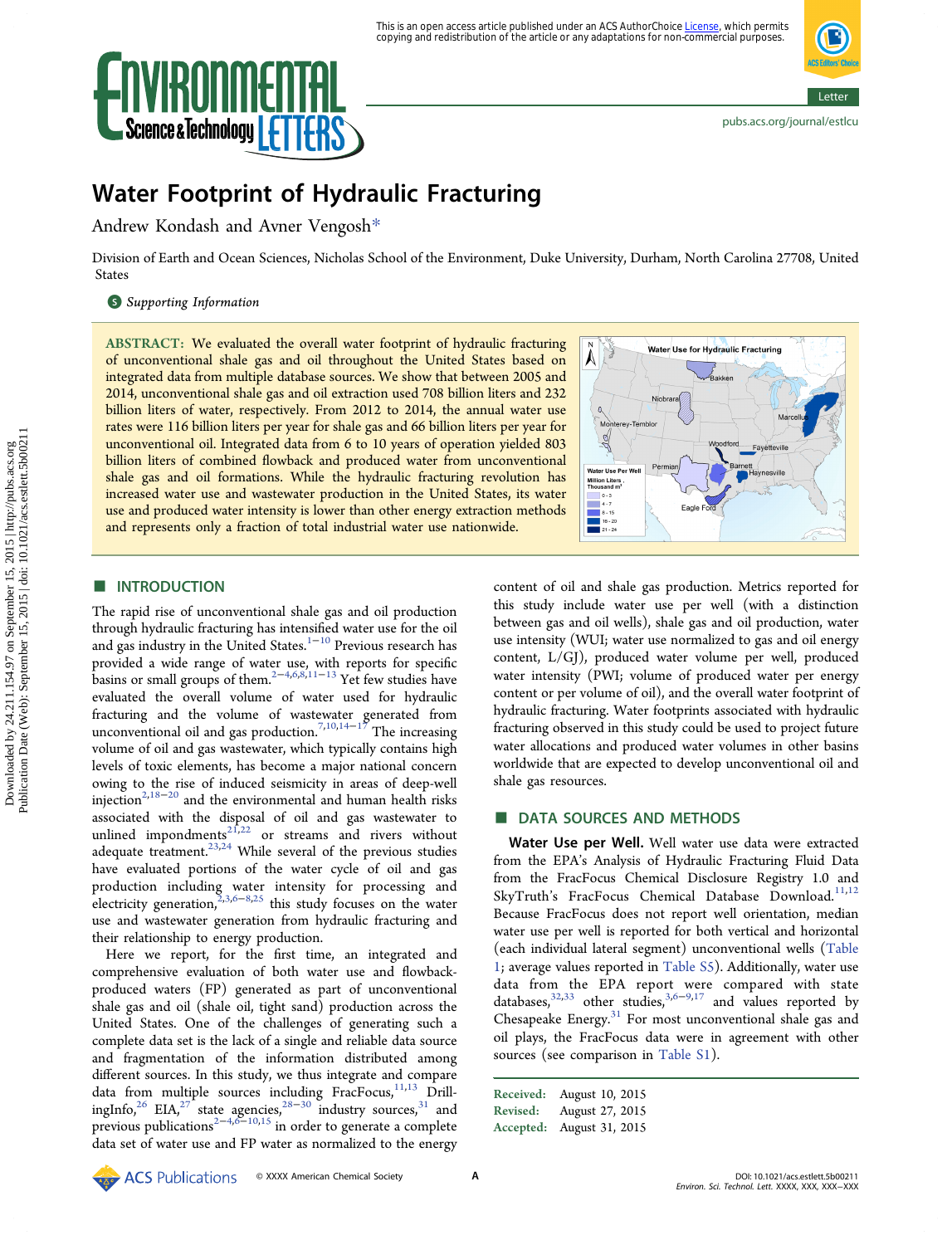<span id="page-1-0"></span>

| Table 1. Median Water Use ( $\times 10^6$ L/well, $\times 10^6$ gallons/well), Average Flowback and Produced (FP) water ( $\times 10^6$ L/well, $\times 10^6$ |
|---------------------------------------------------------------------------------------------------------------------------------------------------------------|
| gal/well), WUI (L/GJ), and PWI (L/GJ) among the Prominent Unconventional Shale Gas and Oil Formations <sup>a</sup>                                            |

| shale gas            | water use (median)    | flowback and produced water    |                              | water use intensity (WUI)         | produced water intensity (PWI) |                        |
|----------------------|-----------------------|--------------------------------|------------------------------|-----------------------------------|--------------------------------|------------------------|
| Barnett              | 14.42, 3.80           | 12.40, 3.28                    |                              | 7.40                              | 6.36                           |                        |
| Eagle Ford           | 13.7, 3.61            | 25.87, 6.83                    |                              | 5.38                              | 10.16                          |                        |
| Fayetteville         | 20.06, 5.29           |                                |                              | 9.32                              |                                |                        |
| Haynesville          | 19.45, 5.13           | 17.51, 4.63                    |                              | 3.22                              | 2.90                           |                        |
| Marcellus            | 16.12, 4.25           | 5.20, 1.37                     |                              | 3.14                              | 1.01                           |                        |
| Niobrara             | 1.51, 0.39            | 5.68, 1.50                     |                              | 0.73                              | 2.73                           |                        |
| Woodford             | 23.77, 6.27           |                                |                              | 8.58                              |                                |                        |
| unconventional oil   | water use<br>(median) | flowback and produced<br>water | water use intensity<br>(WUI) | produced water intensity<br>(PWI) | FP water/oil<br>ratio          | water use/oil<br>ratio |
| Bakken               | 7.49, 1.97            | 12.25, 3.24                    | 4.99                         | 8.17                              | 0.36                           | 0.22                   |
| Permian              | 3.06, 0.80            |                                | 2.42                         |                                   |                                | 0.13                   |
| Monterey-<br>Temblor | 0.30, 0.07            | 14.30, 3.78                    | 1.60                         | 76.43                             | 3.22                           | 0.07                   |
| Eagle Ford           | 15.06, 3.97           | 22.75, 6.01                    | 7.53                         | 11.38                             | 0.56                           | 0.37                   |
| Niobrara             | 1.32, 0.34            | 8.04, 2.12                     | 1.11                         | 6.79                              | 0.44                           | 0.07                   |
| Woodford             | 7.79, 2.05            |                                | 7.15                         |                                   |                                | 0.74                   |
|                      |                       |                                |                              |                                   |                                |                        |

a Also, for unconventional oil, the ratios of FP water to oil production and water use to oil production are shown.

Table 2. Calculated Number of Wells, Total Water Use  $(x10^9 L, x10^9 gal)$ , Gas Production  $(x10^{12}$  cubic feet), Oil Production  $(x10^6 \text{ bbl})$ , and Flowback and Produced (FP) water  $(x10^9 \text{ L}, x10^9 \text{ gal})$  for the Major Unconventional Shale Gas and Oil Formations

| shale gas          | number of wells | total water use | total gas production | total oil production | total flowback and produced water |
|--------------------|-----------------|-----------------|----------------------|----------------------|-----------------------------------|
| Barnett            | 16874           | 243.32, 64.27   | 23.44                | 46.62                | 209.24, 55.27                     |
| Eagle Ford         | 5846            | 80.08, 21.15    | 8.01                 | 723.52               | 151.22, 39.94                     |
| Fayetteville       | 5850            | 117.35, 31.00   | 9.04                 |                      |                                   |
| Haynesville        | 3172            | 61.70, 16.29    | 13.75                | 0.19                 | 55.541, 14.67                     |
| Marcellus          | 8307            | 133.91, 35.37   | 30.41                | 47.59                | 43.20, 11.41                      |
| Niobrara           | 2281            | 3.44, 0.90      | 3.02                 | 104.04               | 12.95, 3.41                       |
| Woodford           | 2861            | 68.01, 17.96    | 5.58                 | 29.58                |                                   |
| unconventional oil | number of wells | total water use | total gas production | total oil production | total flowback and produced water |
| Bakken             | 9704            | 72.68, 19.20    | 1.97                 | 2065.16              | 118.92, 31.41                     |
| Permian            | 9857            | 40.81, 10.77    | 5.24                 | 1915.64              |                                   |
| Monterey-Temblor   | 703             | 0.35, 0.09      | 0.02                 | 32.69                | 16.73, 4.41                       |
| Eagle Ford         | 7156            | 107.78, 28.47   | 3.19                 | 1829.58              | 162.84, 43.01                     |
| Niobrara           | 2418            | 5.26, 1.38      | 1.97                 | 456.04               | 32.02, 8.45                       |
| Woodford           | 680             | 5.30, 1.39      | 0.48                 | 44.88                |                                   |

Water, Oil, and Gas production. The DrillingInfo Desktop Application<sup>[26](#page-4-0)</sup> was used to develop type curves for each of the unconventional oil and shale gas target formations. Type curves for FP, oil, and gas production reported by DrillingInfo cover the entire production history of the wells in each formation; thus, estimated ultimate recovery (EUR) was assumed to be the cumulative of all production from the type curve for each play. In many cases, this covers 10+ years (Bakken, Barnett, Fayetteville, Haynesville, and Permian), but in others, less than 10 years of production data were available (Eagle Ford, 6 years; Marcellus, 9 years; Niobrara, 8 years). We include the Permian basin instead of the individual formations (Bone Spring, Spraberry, Wolfcamp) for comparison to production data from the EIA's Drilling Productivity Report.<sup>[27](#page-4-0)</sup> In order to separate unconventional from conventional wells, type curves were made for only horizontal wells in DrillingInfo (see [Table S7](http://pubs.acs.org/doi/suppl/10.1021/acs.estlett.5b00211/suppl_file/ez5b00211_si_001.pdf) for percentages of horizontal wells). $17$ 

Total Oil and Gas Well Counts. Using a combination of state government data,<sup>[28](#page-4-0)-[30,32,34](#page-4-0)</sup> EPA's FracFocus report,<sup>[11](#page-3-0)</sup> previous reports,<sup>[6](#page-3-0)−[9](#page-3-0),[35](#page-4-0)</sup> and the Baker and Hughes well count data from 2012 to 2014,<sup>[36](#page-4-0)</sup> a complete count of wells in each unconventional play was developed (Table 2).

Water per Energy Intensity. Water use and produced water data were normalized by the energy content of extracted shale gas and unconventional oil and associated liquids. This was done by converting from EUR (BBL or MCF) to GJ of energy. Energy content of natural gas was defined as 1.0836 GJ/MCF (1.027  $\times$  10<sup>6</sup> BTU/MCF), whereas oil had an energy content of 6.0679 GJ/BBL  $(5.751 \times 10^6 \text{ BTU/BBL})$ . Additionally, we accounted for all associated hydrocarbons  $(see SI).$  $(see SI).$  $(see SI).$ 

## ■ RESULTS AND DISCUSSION

Water Use. Analysis of the EPA's FracFocus database reveals large variations in water use, with typically higher water use for shale gas (a range of 13.7 to  $23.8 \times 10^6$  L per well, 3.6 to 6.3  $\times$ 10<sup>6</sup> gal per well, excluding data from Niobrara formation) relative to unconventional oil (1.3 to 15.1  $\times$  10<sup>6</sup> L per well, 0.3 to 4.0  $\times$  10<sup>6</sup> gal per well excluding data from the Monterey-Temblor formation) extraction (Table 1). These values are consistent with data reported in previous studies for some of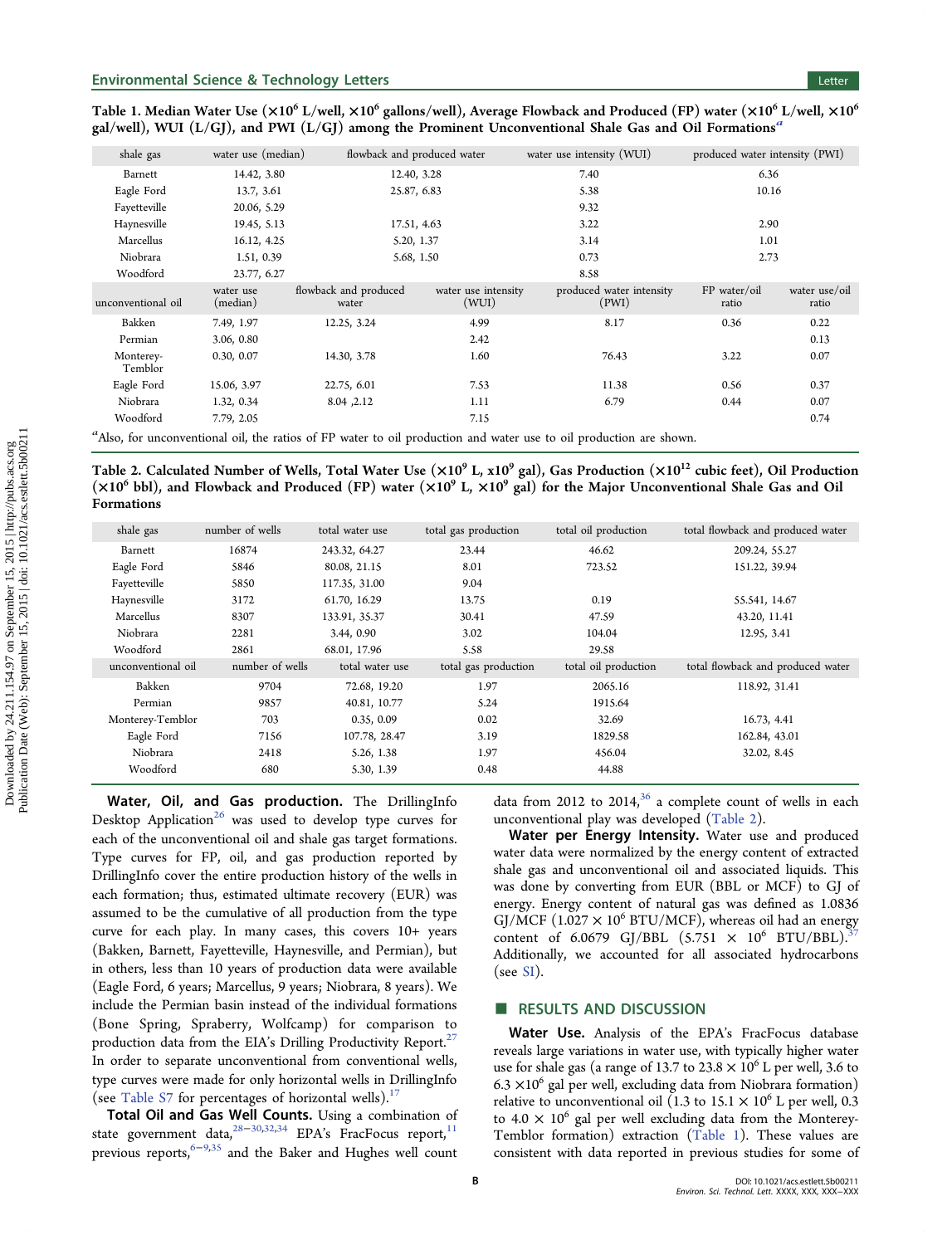

Figure 1. Decline curves of Flowback and Produced (FP) water over the course of well production for unconventional oil (left) and shale gas (right) formations. Note: For the Barnett shale, data from DrillingInfo<sup>[26](#page-4-0)</sup> were used in the figure, while data from Nicot et al.<sup>[6](#page-3-0)</sup> were used for the calculation of total FP water.

the plays included in this study, particularly with water use data reported recently by Gallegos et al.<sup>[17](#page-4-0)</sup> ([Table S1\)](http://pubs.acs.org/doi/suppl/10.1021/acs.estlett.5b00211/suppl_file/ez5b00211_si_001.pdf). For the Eagle Ford, Niobrara, and Woodford plays that extract both shale gas and oil, we show differential water use values for hydraulic fracturing shale gas and oil wells [\(Table S1](http://pubs.acs.org/doi/suppl/10.1021/acs.estlett.5b00211/suppl_file/ez5b00211_si_001.pdf)). Our analysis shows that water use per well did not change significantly with time from 2011 to 2013 ([Table S6\)](http://pubs.acs.org/doi/suppl/10.1021/acs.estlett.5b00211/suppl_file/ez5b00211_si_001.pdf).

Between 2005 and 2014, an estimated total of 940  $\times$  10<sup>9</sup> L  $(940 \times 10^6 \text{ m}^3, 248 \times 10^9 \text{ gal})$  was used to hydraulically fracture wells in the 10 formations included this study ([Table](#page-1-0) [2](#page-1-0)). Hydraulic fracturing for shale gas (708  $\times$  10<sup>9</sup> L, 708  $\times$  10<sup>6</sup>  $\text{m}^3$ , 187  $\times$  10<sup>9</sup> gal) has used three times more water than unconventional oil wells (232  $\times$  10<sup>9</sup> L, 232  $\times$  10<sup>6</sup> m<sup>3</sup>, 61  $\times$  10<sup>9</sup> gal). The Barnett Shale led the United States with a total water use of 243  $\times$  10<sup>9</sup> L (64  $\times$  10<sup>9</sup> gal) over the course of its production history. Because of its location in a semi-arid region of Texas and the growing stress on both ground and surface water resources with population growth, water use for future well development in the Barnett formation could be a limiting factor.<sup>[6,9](#page-3-0)</sup> In the Monterey-Temblor Formation, water use per well (0.3  $\times$  10<sup>6</sup> L, 0.08  $\times$  10<sup>6</sup> gal) and total water use (0.35  $\times$  $10^9$  L, 0.35  $\times$   $10^6$  m<sup>3</sup>, 0.09  $\times$   $10^9$  gal) are relatively low. This can be largely attributed to most hydraulic fracturing (well stimulation) occurring on vertical wells in higher permeable formations as opposed to horizontal wells in other plays.  $30,32$  $30,32$  $30,32$ 

Overall, we estimate that between 2012 and 2014 the annual water use for hydraulic fracturing in the United States was 116  $\times$  10<sup>9</sup> L (31  $\times$  10<sup>9</sup> gal) per year for shale gas and 66  $\times$  10<sup>9</sup> L  $(17 \times 10^9 \text{ gal})$  per year for unconventional oil (combined 183  $\times$  10<sup>9</sup> L or 48  $\times$  10<sup>9</sup> gal per year; [Table S8\)](http://pubs.acs.org/doi/suppl/10.1021/acs.estlett.5b00211/suppl_file/ez5b00211_si_001.pdf). This estimated water use is 0.87% of the total industrial water used in the United States (2.07  $\times$  10<sup>13</sup> L, 5.5  $\times$  10<sup>12</sup> gal per year) and only 0.04% of the total fresh water use per year  $(4.23 \times 10^{14} \text{ L}, 1.11)$  $\times$  10<sup>14</sup> gal per year) in the United States.<sup>[38](#page-4-0)</sup>

Flowback and Produced Water. Flowback water is typically the first water produced from a well following hydraulic fracturing and is made up of injected hydraulic fracturing fluids blended with formation water (a range of 1.8 to  $4.1 \times 10^6$  L, 0.5 to  $1.1 \times 10^6$  gal for the Marcellus shale after 90  $\text{days}$ <sup>[16](#page-4-0)</sup> and is typically associated with high rates of oil and gas production. Over time the produced water that is generated with gas and oil is composed of almost entirely of the formation water,<sup>[39](#page-4-0)</sup> and the production rates gradually decrease parallel to the oil and gas production ([Figures S9 and S10](http://pubs.acs.org/doi/suppl/10.1021/acs.estlett.5b00211/suppl_file/ez5b00211_si_001.pdf)).<sup>[14](#page-3-0)</sup> While it is possible to distinguish flowback from produced water based on water chemistry, data reported by producers to government

agencies typically does not distinguish the two types of fluids, and thus, we report here combined volumes as flowback and produced waters (FP water). Previous studies have evaluated the FP water volume after a relatively short period, whereas in this study, we provide a longer integrated time of FP water production between 6 to 10 years.<sup>[7,9](#page-3-0)[,16](#page-4-0)</sup> A comparison between the results of this study to previous studies is shown in [Table](http://pubs.acs.org/doi/suppl/10.1021/acs.estlett.5b00211/suppl_file/ez5b00211_si_001.pdf) [S3.](http://pubs.acs.org/doi/suppl/10.1021/acs.estlett.5b00211/suppl_file/ez5b00211_si_001.pdf)

In some unconventional shale gas and oil formations, the volume of FP water after 1 to 2 years exceeds the volume of water injected for hydraulic fracturing (Bakken, Eagle Ford, Niobrara, and Monterey-Temblor), while in other formations (Barnett, Haynesville, and Marcellus), the volume of produced water, even after 8 to 9 years of operation, is typically lower [\(Table 2\)](#page-1-0). In all cases, FP water generation drops dramatically after the first year and levels off to a constant rate of production in the following years (Figure 1). Integration of all of the data over the 6 to 10 years of available data yielded a large variation of FP water volume for different shale gas formations, between  $5.2 \times 10^6$  L (1.4 x10<sup>6</sup> gal) per well for the Marcellus shale and  $25.9 \times 10^6$  L (6.8 x10<sup>6</sup> gal) per well for the Eagle Ford. Produced water from unconventional oil production had a smaller range of 8.0  $\times$  10<sup>6</sup> L (2.1  $\times$  10<sup>6</sup> gal) per well for the Niobrara formation to 22.7  $\times$  10<sup>6</sup> L (6.0  $\times$  10<sup>6</sup> gal) per well in the Eagle Ford [\(Table 1\)](#page-1-0).

Overall, we estimate a total of 803  $\times$  10<sup>9</sup> L (803  $\times$  10<sup>6</sup> m<sup>3</sup>, ,  $212 \times 10^9$  gal) of FP water returned to the surface since the early  $2000s<sup>7</sup>$  $2000s<sup>7</sup>$  $2000s<sup>7</sup>$  until today (2015) from unconventional shale gas and oil operations in the 10 plays included this study ([Table 2\)](#page-1-0). Shale gas plays in sum produced slightly less water  $(472 \times 10^9)$ L, 125  $\times$  10<sup>9</sup> gal) than was used for hydraulic fracturing (708  $\times$  $10^9$  L,  $187 \times 10^9$  gal), while unconventional oil wells (331  $\times$  $10^9$  L, 87  $\times$  10<sup>9</sup> gal) produced more FP water than was used to fracture them  $(232 \times 10^9 \text{ L}, 61 \times 10^9 \text{ gal})$ . Given the high levels of contaminants, several studies have highlighted the challenges associated with the management and disposal of FP water, $2,19,22,23$  $2,19,22,23$  $2,19,22,23$  $2,19,22,23$  thus, the fact that the amount of generated FP water in the United States is on the same level as water use is startling.

Water Use and Produced Water Intensity. In order to compare shale gas and unconventional oil to each other and to other energy sources, the water use intensity (WUI) and produced water intensity (PWI) parameters were used. Upon normalizing water use and FP water production to energy production, the WUI of shale gas (combined dry and wet gases) had a range from 0.7 to 9.3 L/GJ, similar to the range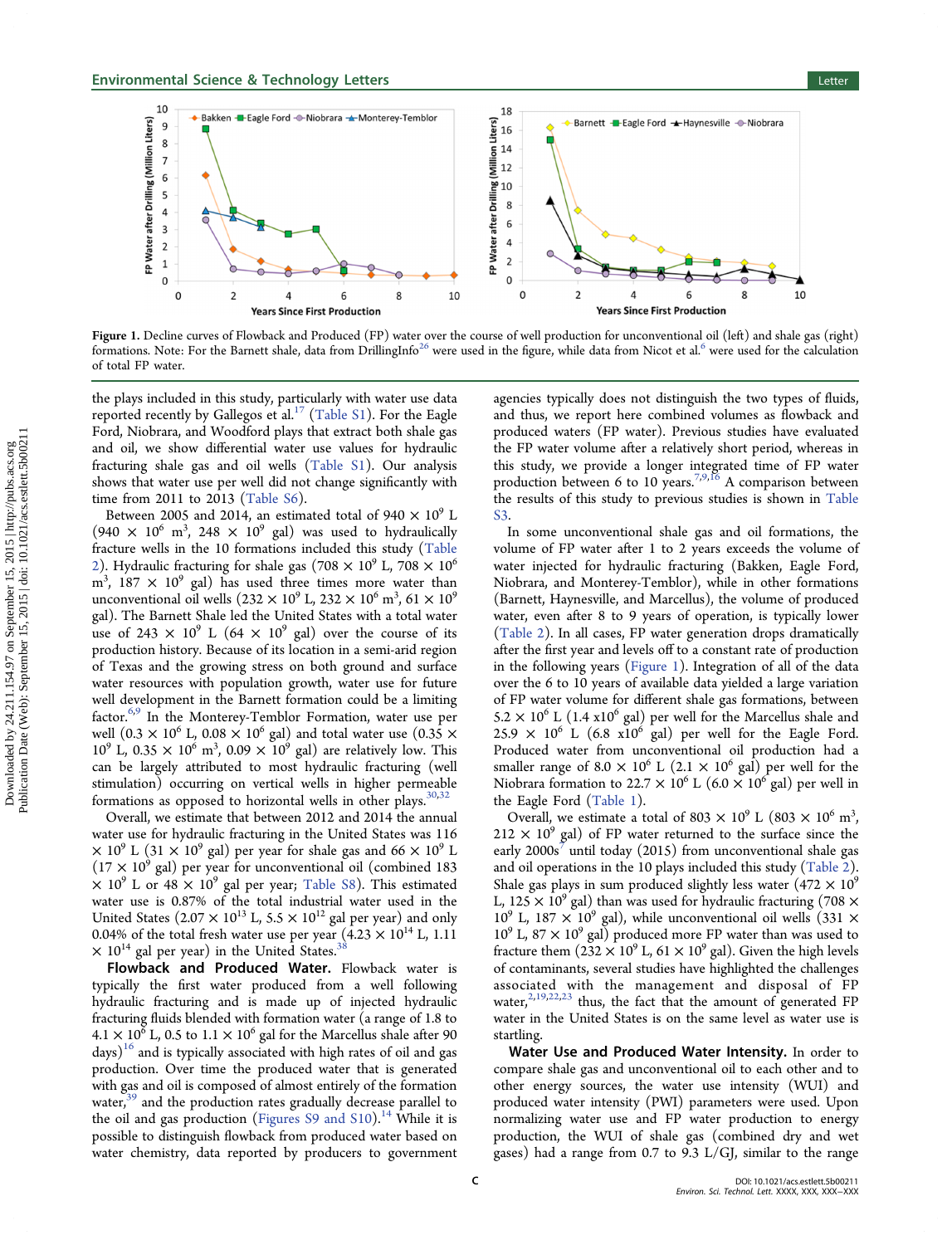<span id="page-3-0"></span>obtained for unconventional oil (1.1 to 7.5 L/GJ). Our data show that WUI for both shale gas and unconventional oil did not change in most plays with time [\(Figures S3 and S4\)](http://pubs.acs.org/doi/suppl/10.1021/acs.estlett.5b00211/suppl_file/ez5b00211_si_001.pdf). WUI calculations in this study only accounted for water used in the hydraulic fracturing of wells and excluded the water use for drilling (640 to 1080  $\times$  10<sup>3</sup> L, 169 to 285  $\times$  10<sup>3</sup> gal per well) and cement (70 to  $140 \times 10^3$  L, 18 to  $37 \times 10^3$  gal per well), as well as the potential for refracturing of wells. $3,40$  $3,40$  WUI values obtained in this study are significantly higher relative to reported WUI values for water allocation for drilling and cementing associated with conventional oil and gas extraction, (∼0.7 L/GJ).3,[25](#page-4-0) Yet, enhanced oil recovery, particularly through tertiary recovery techniques, would have a much higher WUI of 120 L/GJ.<sup>[40](#page-4-0)</sup> Likewise, both unconventional shale gas and oil have much lower WUI values (for extraction) relative to coal (underground mine, 28.4 L/GJ; surface mine, 3.2 L/GJ) and uranium  $(23.8 \text{ L/GJ})$  extractions.<sup>[25](#page-4-0)</sup>

The WUI for unconventional oil production can also be calculated by the volumetric ratio of water use to oil production during a time interval. The range of WUI of this metric for unconventional oil extraction by hydraulic fracturing is 0.07 (Monterey-Temblor) to 0.74 in the Woodford formation [\(Table 1](#page-1-0)). By comparison, the average WUI for conventional oil extraction was 8.6 over the lifetime of a well. Yet enhanced oil recovery through tertiary recovery techniques could increase the WUI to up to 300.<sup>[40](#page-4-0)</sup>

The produced water intensity (PWI) for unconventional oil production (6.8−11.4 L/GJ) is only slightly higher than that of shale gas (1.0−10.2 L/GJ). In the Monterey-Temblor play in California, the production of FP water is much higher (PWI of 76.6  $L/GJ$ ), probably due to the relatively higher permeability of the formations in which well stimulation is occurring. The other PWI metric is the volumetric ratio of FP water to oil production. Our data indicate that the FP water to oil ratio (in barrels) varies from 0.36 to 0.56 in horizontal on-shore unconventional oil production, with an average water-to-oil ratio of 0.44. Monterey-Temblor vertical unconventional production had a higher ratio of 3.22 ([Table 2\)](#page-1-0). The data show that volumetric PWI values in all unconventional oil wells except the Monterey-Temblor formation remains constant during 6 to 10 years of production ([Figure S8](http://pubs.acs.org/doi/suppl/10.1021/acs.estlett.5b00211/suppl_file/ez5b00211_si_001.pdf) ), and the significant reduction in oil production after the first year is paralleled by similar reduction in FP water production. This pattern is opposite of typical conventional oil wells, where produced water and the water−oil ratio increase with well age.[41](#page-4-0) The FP water−oil ratios of unconventional oil wells are also lower than estimates for produced water-oil ratios of  $3^{42}$  $3^{42}$  $3^{42}$ to  $7^{41}$  $7^{41}$  $7^{41}$  reported for conventional oil in the United States.

While new exploration of unconventional shale gas and oil formations in the United States has increased the overall water use for hydraulic fracturing (a total of 940 billion liters from 2005 to 2104) and has generated new sources of highly saline and toxic wastewater (a total of 775 billion liters), our water use and produced water intensity evaluation indicates that hydraulic fracturing is not extracting more water and generating more wastewater relative to conventional oil or coal mining while normalized to the energy production.

## ASSOCIATED CONTENT

#### **S** Supporting Information

The Supporting Information is available free of charge on the [ACS Publications website](http://pubs.acs.org) at DOI: [10.1021/acs.estlett.5b00211](http://pubs.acs.org/doi/abs/10.1021/acs.estlett.5b00211).

Comparisons of results to literature and industry values (Tables S1−S3), other figures detailing water use statistics (Figures S1, S2, S5), analysis of data with mean instead of median (Tables S4, S5), maps showing total water use and FP water (Figures S5−S7), time scale analysis (Figures S3, S4, S8−S11 and Tables S6, S8), supporting references. ([PDF\)](http://pubs.acs.org/doi/suppl/10.1021/acs.estlett.5b00211/suppl_file/ez5b00211_si_001.pdf)

## ■ AUTHOR INFORMATION

#### Corresponding Author

\*E-mail: [vengosh@duke.edu.](mailto:vengosh@duke.edu) Phone: 919-681-8050. Fax: 919- 684-5833.

### Notes

The authors declare no competing financial interest.

### **ACKNOWLEDGMENTS**

We gratefully acknowledge funding from NSF (EAR-1441497) and Duke University Energy Initiative. We thank Megan Kondash for data analysis assistance and four anonymous reviewers who greatly helped improve the quality of this manuscript.

## ■ REFERENCES

(1) Vengosh, A.; Jackson, R. B.; Warner, N. R.; Darrah, T. H.; Kondash, A. J. A Critical Review of the Risks to Water Resources from Unconventional Shale Gas Development and Hydraulic Fracturing in the United States. Environ. Sci. Technol. 2014, 48, 8334−8348.

(2) Jackson, R. B.; Vengosh, A.; Carey, J. W.; Davies, R. J.; Darrah, T. H.; O'Sullivan, F.; Petron, G. The Environmental Costs and Benefits of Fracking. Annual Review of Environment and Resources. 2014, 39, 327−362.

(3) Clark, C. E.; Horner, R. M.; Harto, C. B. Life Cycle Water Consumption for Shale Gas and Conventional Natural Gas. Environ. Sci. Technol. 2013, 47, 11829−11836.

(4) Freyman, M. Hydraulic Fracturing & Water Stress: Water Demand by the Numbers; Ceres: Boston, 2014.

(5) Brantley, S. L.; Yoxtheimer, D.; Arjmand, S.; Grieve, P.; Vidic, R.; Pollak, J.; Llewellyn, G. T.; Abad, J.; Simon, C. Water resource impacts during unconventional shale gas development: The Pennsylvania experience. Int. J. Coal Geol. 2014, 126, 140−156.

(6) Nicot, J.-P.; Scanlon, B. R. Water Use for Shale-Gas Production in Texas, U.S. Environ. Sci. Technol. 2012, 46, 3580−3586.

(7) Nicot, J.-P.; Scanlon, B. R.; Reedy, R. C.; Costley, R. A. Source and Fate of Hydraulic Fracturing Water in the Barnett Shale: A Historical Perspective. Environ. Sci. Technol. 2014, 48, 2464−2471.

(8) Scanlon, B. R.; Reedy, R. C.; Nicot, J.-P. Comparison of Water Use for Hydraulic Fracturing for Shale Oil and Gas versus Conventional Oil. Environ. Sci. Technol. 2014, 48, 12386−12393.

(9) Scanlon, B. R.; Reedy, R. C.; Nicot, J.-P. Will water scarcity in semiarid regions limit hydraulic fracturing of shale plays? Environ. Res. Lett. 2014, 9.12401110.1088/1748-9326/9/12/124011

(10) Jiang, M.; Hendrickson, C. T.; VanBriesen, J. M. Life Cycle Water Consumption and Wastewater Generation Impacts of a Marcellus Shale Gas Well. Environ. Sci. Technol. 2014, 48, 1911−1920.

(11) Analysis of Hydraulic Fracturing Fluid Data from the FracFocus Chemical Disclosure Registry 1.0: Data Management and Quality Assessment Report; Office of Research and Development, United States Environmental Protection Agency: Washington, DC, 2015.

(12) SkyTruth. FracFocus Chemical Database Download, 2013. [http://frack.skytruth.org/fracking-chemical-database/frack-chemical](http://frack.skytruth.org/fracking-chemical-database/frack-chemical-data-download)[data-download](http://frack.skytruth.org/fracking-chemical-database/frack-chemical-data-download) (accessed September 2015).

(13) FracFocus Chemical Disclosure Registry. [https://www.](https://www.fracfocusdata.org/) [fracfocusdata.org/](https://www.fracfocusdata.org/) (accessed May 1, 2015).

(14) Bai, B.; Goodwin, S.; Carlson, K. Modeling of frac flowback and produced water volume from Wattenberg oil and gas field. J. Pet. Sci. Eng. 2013, 108, 383−392.